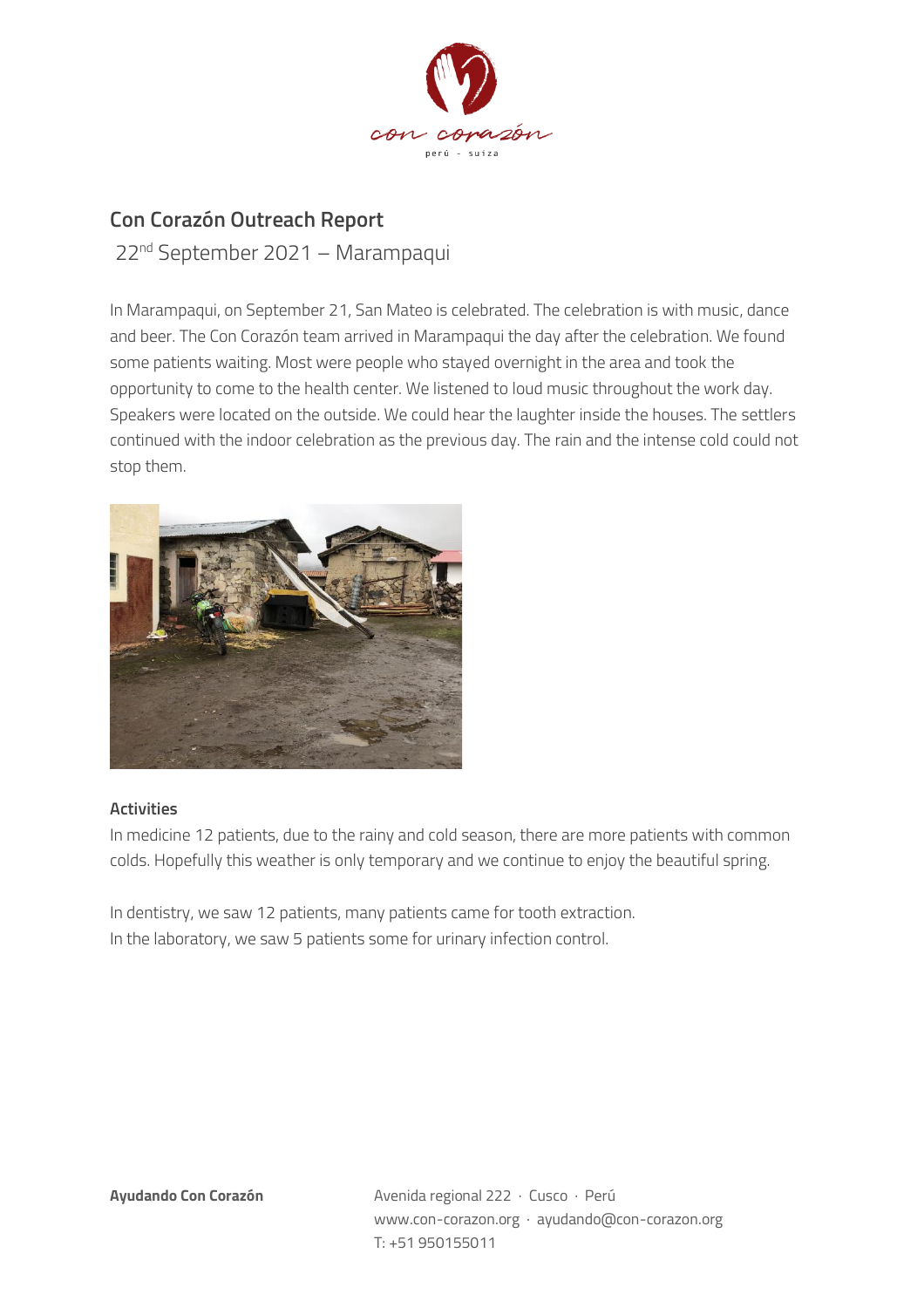

## **Photo Gallery**

Signed agreements



Mario Huillca, owner of the place where we do the Con Corazon activities, granted us the use of the health center for 10 more years! To make the concession official, we have signed a document where Mario Huillca and Con Corazon agree to this agreement.



Benjamin Mamani, is a young entrepreneur and has decided to dedicate himself to raising guinea pigs to later sell them in the local market. Unfortunately he does not have enough money to do it. Con Corazón, through a microcredit, has provided a money loan to Benjamin with 0% interest. Now he can buy guinea pigs to make them reproduce and multiply and finally fulfill his dream.



dando@con-corazon.org